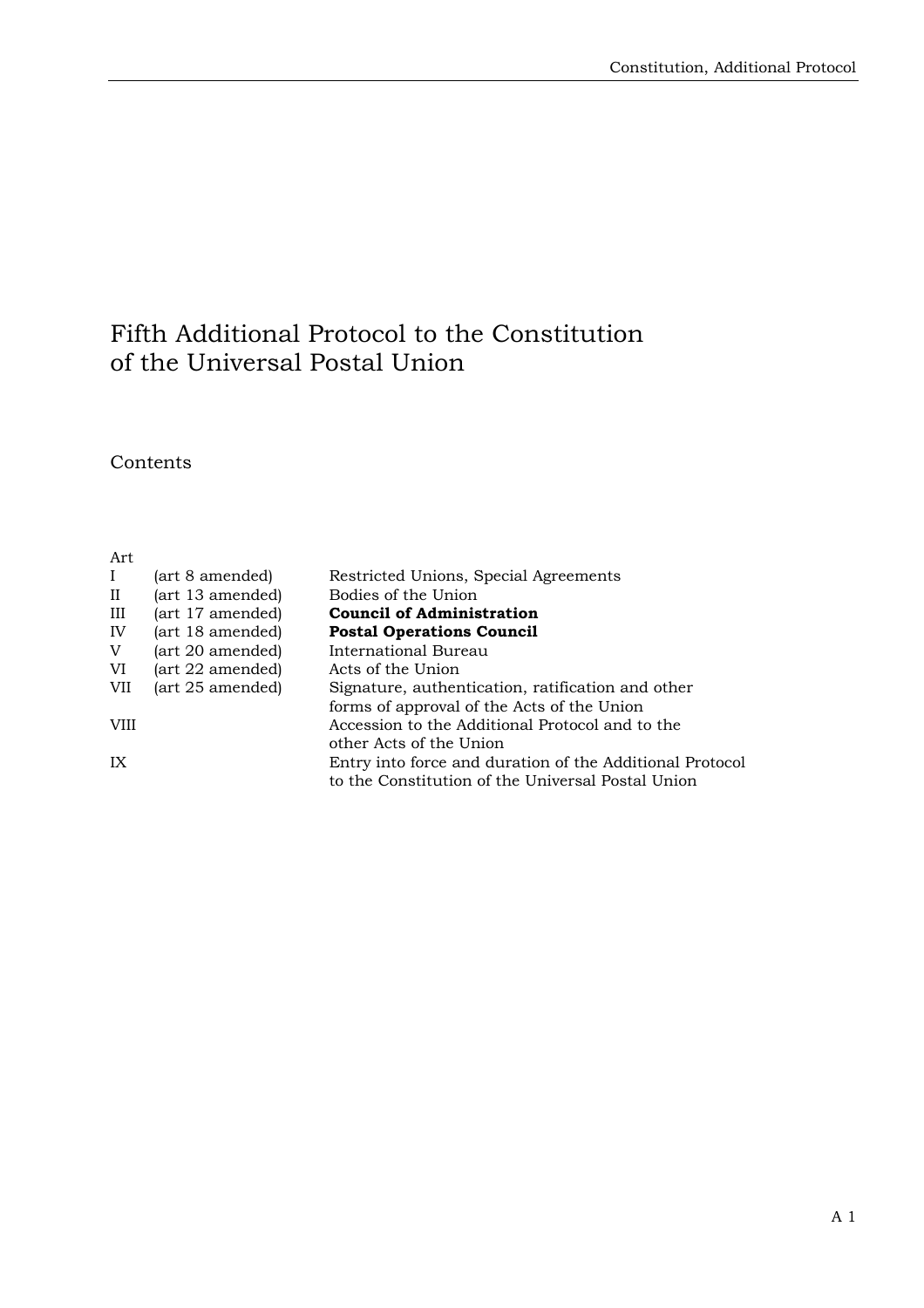## Fifth Additional Protocol to the Constitution of the Universal Postal Union

The plenipotentiaries of the Governments of the member countries of the Universal Postal Union, met in Congress at Seoul, in view of article 30, paragraph 2, of the Constitution of the Universal Postal Union concluded at Vienna on 10 July 1964, have adopted, subject to ratification, the following amendments to that Constitution.

Article I (Article 8 amended) Restricted Unions. Special Agreements

1 Member countries, or their postal administrations if the legislation of those countries so permits, may establish Restricted Unions and make Special Agreements concerning the international postal service, provided always that they do not introduce provisions less favourable to the public than those provided for by the Acts to which the member countries concerned are parties.

2 Restricted Unions may send observers to Congresses, Conferences and meetings of the Union, to **the Council of Administration** and to the **Postal Operations Council**.

3 The Union may send observers to Congresses, Conferences and meetings of Restricted Unions.

Article II (Article 13 amended) Bodies of the Union

1 The Union's bodies shall be Congress, **the Council of Administration**, the **Postal Operations Council** and the International Bureau.

2 The Union's permanent bodies shall be **the Council of Administration**, the **Postal Operations Council** and the International Bureau.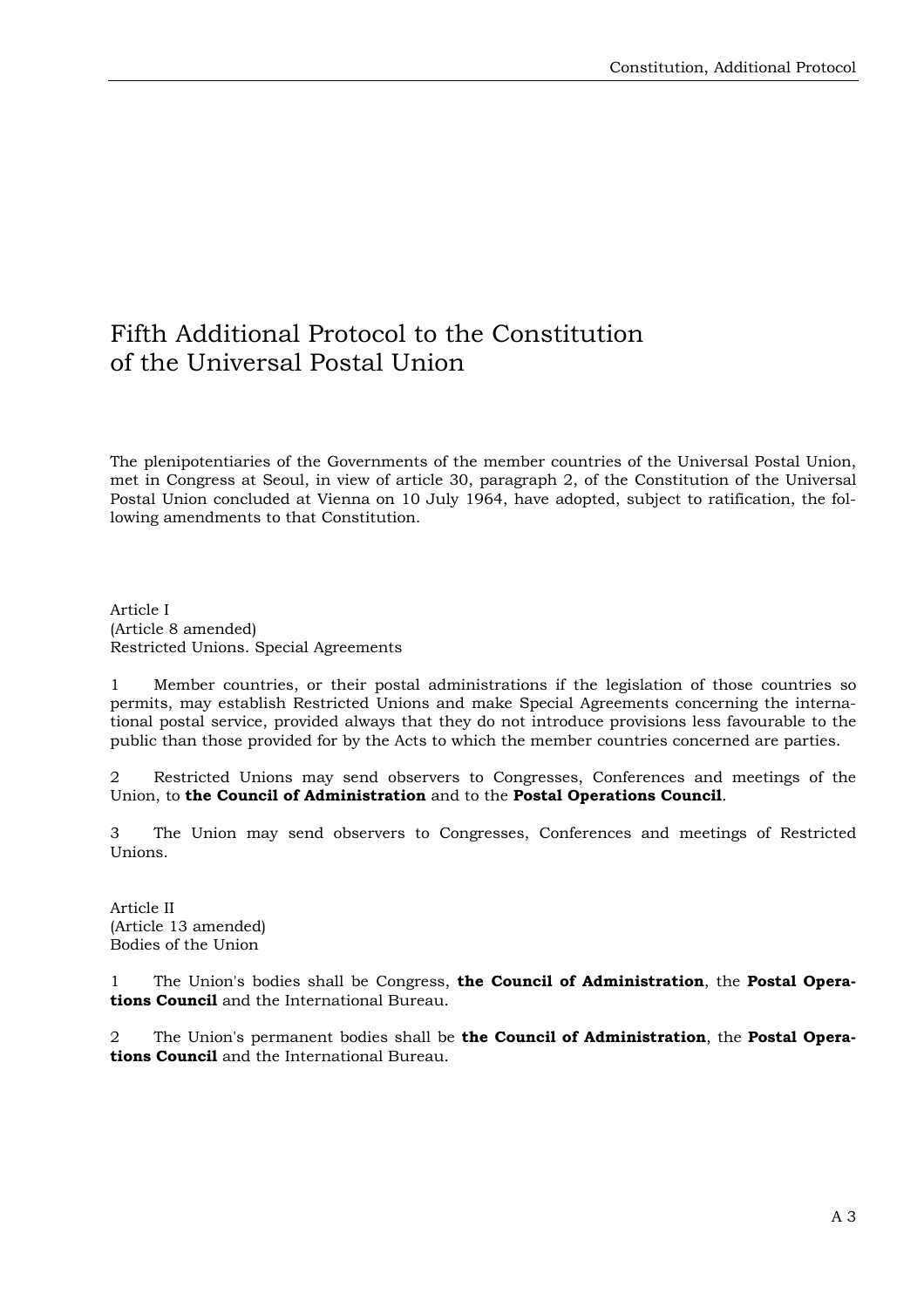## Article III (Article 17 amended) **Council of Administration**

1 Between Congresses, **the Council of Administration (CA)** shall ensure the continuity of the work of the Union in accordance with the provisions of the Acts of the Union.

2 The members of **the Council of Administration** shall carry out their functions in the name and in the interests of the Union.

Article IV (Article 18 amended) **Postal Operations Council** 

The **Postal Operations Council (POC)** shall be entrusted **with operational, commercial, technical and** economic questions concerning the postal service.

Article V (Article 20 amended) International Bureau

A central office operating at the seat of the Union under the title of the International Bureau of the Universal Postal Union, directed by a Director-General and placed under the control of **the Council of Administration**, shall serve as an organ of **execution, support,** liaison, information and **consultation.**

Article VI (Article 22 amended) Acts of the Union

1 The Constitution shall be the basic Act of the Union. It shall contain the organic rules of the Union.

2 The General Regulations shall embody those provisions which ensure the application of the Constitution and the working of the Union. They shall be binding on all member countries.

3 The Universal Postal Convention and its Detailed Regulations shall embody the rules applicable throughout the international postal service and the provisions concerning the letter-post services. These Acts shall be binding on all member countries.

4 The Agreements of the Union, and their Detailed Regulations, shall regulate the services other than those of the letter post between those member countries which are parties to them. They shall be binding on those countries only.

5 The Detailed Regulations, which shall contain the rules of application necessary for the implementation of the Convention and of the Agreements, shall be drawn up by the **Postal Operations** Council, bearing in mind the decisions taken by Congress.

6 The Final Protocols annexed to the Acts of the Union referred to in paragraphs 3, 4 and 5 shall contain the reservations to those Acts.